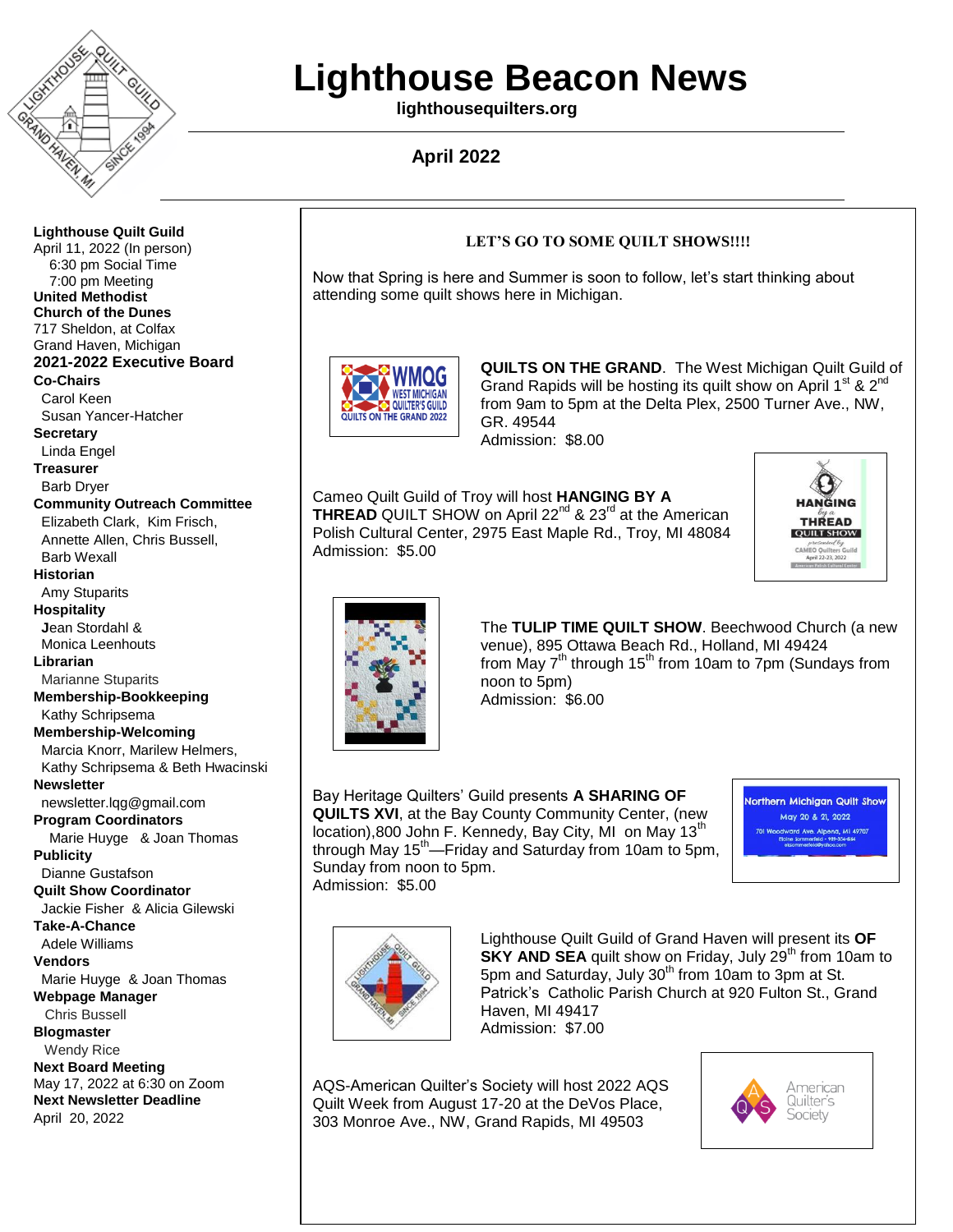# **Upcoming Programs and Classes Marie Huyge & Joan Thomas**

Our Program team has been busy planning for 2022, offering both Zoom and in-person speakers and workshops. In most cases, LQG members will gather at the church for the usual in-person meeting and follow the guidelines of Church of the Dunes for wearing masks. The whole meeting, including the programs will be on Zoom for members to watch at the church or on their own personal devices elsewhere.

# **April 11, 2022. Speaker: Janelle Schwartz, Scrappy Applique**, talk and trunk show. Janelle is

coming to us via Zoom from Dubai, United Arab Emirates. Please note due to Easter and Spring Break, the workshop will be **Saturday, April 9, 2022**, *before* the trunk show. **Zoom Workshop**: Saturday, April 9, 2022, 9am-1pm. Scrappy Applique, \$25. Participants will purchase one of Janelle's patterns from her website.

# <https://bit.ly/32aJO5w>

May's program: Show and tell of what members have made from the Christmas fabric they purchased back at the end of 2021 and what they made for the quilt show challenge for Sky and Sea.

# **Blogmaster Wendy Rice**

Information on these and future programs are on the website along with pictures and information of past programs and gatherings. <http://www.lighthousequilters.org/> Updates, pictures or corrections can be sent to Wendy at [wendyrice49@gmail.com](mailto:wendyrice49@gmail.com)

# **LIGHTHOUSE QUILT GUILD NEEDS YOU x 5 Carol Keen**

"Things Change." Now that is a phrase which is used often and in different ways. Now it applies directly to the needs of LQG. Some guild members who have served the Guild in various ways are now stepping down from their positions and responsibilities. Plus, as aspects of our guild expand, additional members are needed in the area of technology. A sincere THANKS to Barb Wexall for her over 80 publications of the Beacons News as editor and THANKS to Jackie Baden who has handled Publicity for the guild for many years.

- TWO MEMBERS are needed as Zoom Technical Support as the guild continues to use ZOOM in different ways to connect with all of its members
- ONE MEMBER who has some experience in print and layout is needed to serve as EDITOR of the Beacon News. A current member will continue to assist that new editor.
- TWO MEMBERS are needed as join the Program Committee to handle details and various responsibilities relating to speakers, meetings, etc..

Many of these positions can be handled in one's home and need not be an in-person involvement. If you are willing to step up to any of these positions or just want 'to talk about the possibility' of serving, then please contact one of the guild's officers. Please take these requests very seriously. The guild is ready for 'some new blood' and energy.

# **Tips & Tricks Dottie DeGlopper**

- 1. Does the top thread keep hooking onto the slit in the spool? Start the threading process by pulling the thread from the spool to the top right around the bobbin winding post and threading the rest as usual.
- 2. If your cutting table is too low, use bed risers (bed lifts) to raise it a few inches.

Do you have any tips we can use in future newsletters? If so, send them to [dotdeglo@charter.net.](mailto:dotdeglo@charter.net) Thanks

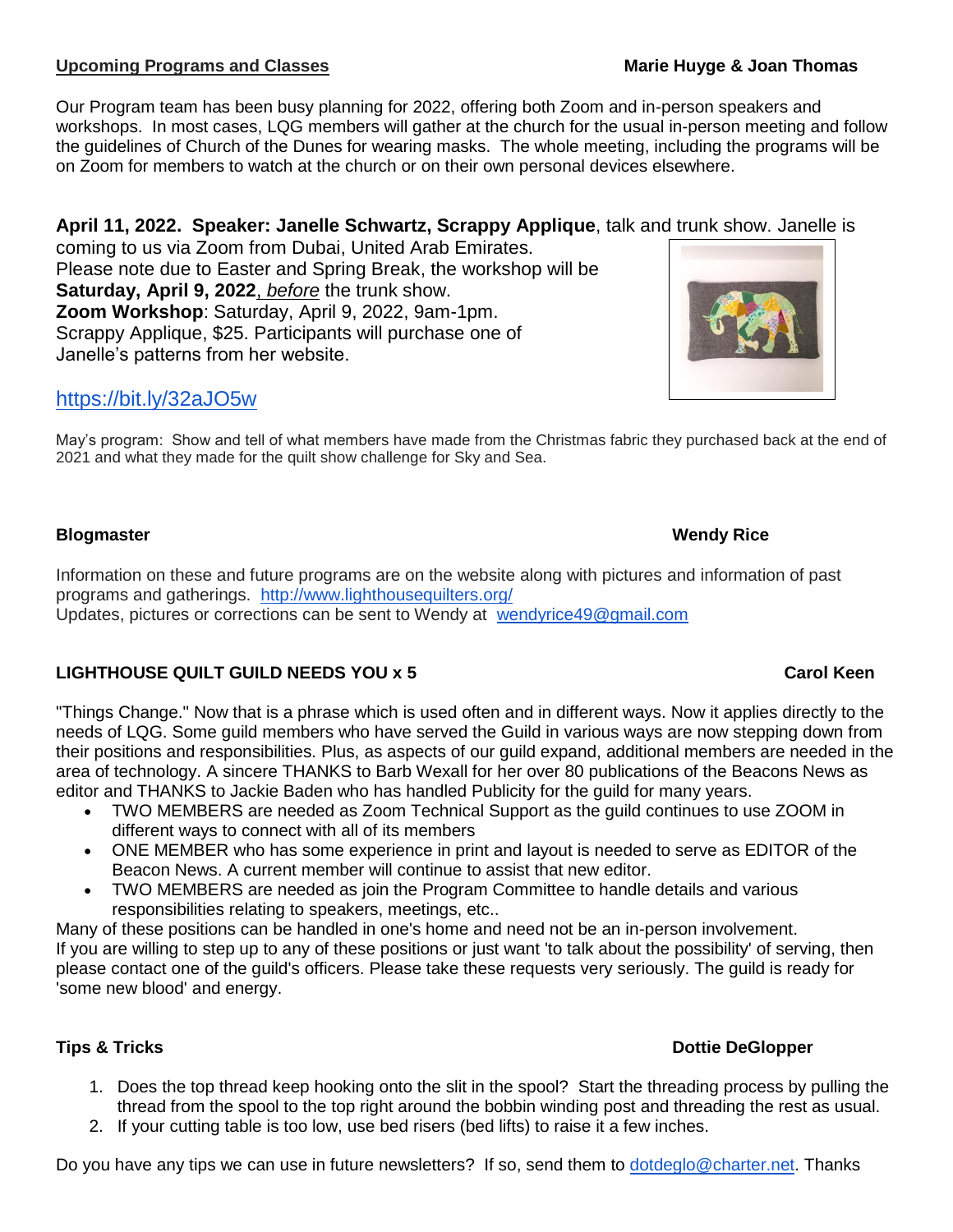Lisa Schooley, with the assistance of Pat Navis, are getting ready for the Lighthouse Quilt Guild Spring Retreat:

April 22, 23 and 24, 2022 at the Christian Reformed Conference Grounds, located south of Grand Haven on Lakeshore Drive.

Sorry for you who missed the December retreat, we had a good and safe time. We abide by the rules set by C.R.C.G. regarding face mask, etc. You are always welcome to wear one and eat by your machine if not comfortable with eating at a table.

Three fun days to just quilt and relax! We sew in a large center with plenty of light and a cozy fireplace. Lunch and dinner are included on Friday and Saturday with only lunch served on Sunday as we must be out of the center by 3:00 pm. The retreat opens at 9:00 am on Friday and you can sew as late as you wish. PLEASE DO NOT SHOW UP PRIOR TO 9:00 am on Friday as we need to setup first. Saturday and Sunday the room is open at 8:00 am.

You have a choice of signing up for attending days only for \$75.00 or you may wish to stay over Friday and Saturday nights in the large cottage for \$130.00. Please make checks payable to Lighthouse Quilt Guild. You must be a member in good standing to register for the retreat. Balance of payment will be due at or by the April meeting.

We are limited to signing up a maximum of 26 for the retreat. We will have eight beds available for those who wish to stay overnight in the large cottage.

If you are unable to attend the March meeting in person, please mail checks to: Lisa Schooley, 6260 S. Quarterline Rd., Spring Lake, MI 49456.

*~~~~~~~~~~~~~~~~~~~~~~~~~~~~~~~~~~~~~~~~~~~~~~~~~~~~~~~~~~~~~~~~~~~~~~~~~~~~~~~~~ I will be attending the April Retreat. Please put me down for \_\_\_\_\_\_\_\_\_\_\_\_ days or \_\_\_\_\_\_\_\_\_\_ over-night, Deposit of \$30.00 \_\_ with balance due in April; Days paid in full \$75.00 \_\_or Overnight paid in full \$130,00 \_\_ I* will NOT be eating on Friday noon a Fri. night and Sat. noon and Sat. Night and Sun. noon and Sun. noon and Sun. noon and Sun. noon and Sun. noon and Sun. noon and Sun. noon and Sun. noon and Sun. noon and Sun. noon an *If your meal schedule changes please let me know by April 8th, so we can adjust the meal count. We pay for all meals unless we let them know differently. ~~~~~~~~~~~~~~~~~~~~~~~~~~~~~~~~~~~~~~~~~~~~~~~~~~~~~~~~~~~~~~~~~~~~~~~~~~~~~~~~~~~~*

# **Quilt Show Updates Challenge Alicia Gilewski & Jackie Fisher**

# **Challenge**

**Sky and Sea** is the theme for this year's challenge. The submissions can be no larger than 96 inches in perimeter. Blue and White in any shade or hue are the only theme colors and a dimensional element must be  $\overline{a}$  included. Submissions are due at the May 9<sup>th</sup> in person membership meeting. All submissions will be displayed at the Quilt Show in July.

# **Tickets, Tickets, Quilt Raffle Tickets**

Raffle Tickets are now available for our 2022 Raffle Quilt. Proceeds from the raffle will benefit The People Center in Spring Lake. The People Center assists with food, housing and other basic needs for individuals and families in crisis. Please pick up a ticket packet from Judi Hetzel, who will be distributing tickets at the April 11<sup>th</sup> in person meeting.

# **Volunteers Quilt Show 2022**

Many hands are needed to make our Show shine. Whether it is helping with set up, selling tickets, visitor registration, helping in the Boutique, or any other elements that go into putting the Show together, there is a volunteer spot available for you. Wendy Rice is our volunteer coordinator and she will be very happy to assist you with sign up.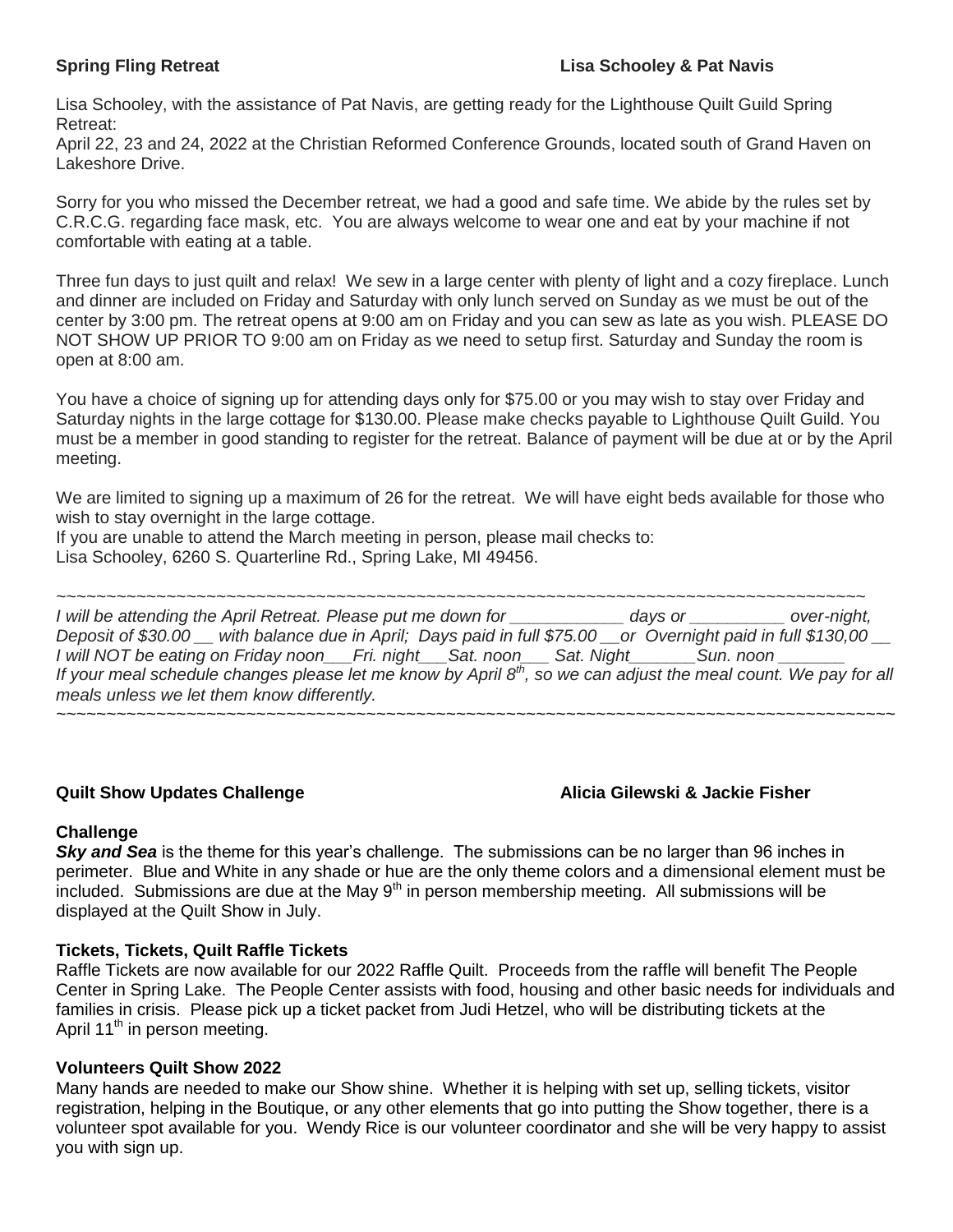# **THE 29th ANNUAL LIGHTHOUSE QUILT GUILD SHOW ENTRY FORM-2022 Show dates: July 29th and 30th – St. Patrick's Family Center**

Please fill out one form for each item submitted. You may copy this form. Please mail completed forms (attach picture, if possible) to **Kim Frisch @ 1206 Hillcrest, Grand Haven, MI or Barb Wexall @ 15331 Winchester Cir., Grand Haven, MI (no computer entries)** . Forms may be submitted after May 1, 2022 and **no later** than the June meeting if you wish to be *entered into an EARLY BIRD drawing for a FUN prize!* No rod pockets are necessary. All quilt registrations **must be** submitted by July 15<sup>th</sup> to be in the guild quilt show. The show is limited to *MEMBERS ONLY* of Lighthouse Quilt Guild (LQG).

### *Include a picture of your quilt with this entry form.*

The Lighthouse Quilt Guild and St. Patrick's Center are not responsible for loss, theft or damage to any item shown or sold at the show. The Center is securely locked when not in use. Owners (or their personal insurers) are responsible for any loss. LQG reserves the right to reject any quilt at its discretion.

Quilts must be submitted on Wednesday, July 27<sup>th</sup> between 5:00pm and 6:00pm, or on Thursday, July 28<sup>th</sup> between 7:20am and 9:00am. Quilts **MUST BE PRE-REGISTERED**. Quilts must be folded with the lower right hand corner of the front of the quilt on the top.

Quilts are to be picked up between 5:30pm and 6:00pm on Saturday, July 30<sup>th</sup>. Members working on the show "take-down" may collect their quilts once all quilts have been accounted for. All other quilts are available for pick-up at 5:30pm. **NO EXCEPTIONS TO THESE TIMES WILL BE PERMITTED**. LQG is not responsible for any quilt not picked up on time.

| Pieced by:______________________________Quilted by:___________________________Yr. Completed: _______ |  |  |  |  |  |  |
|------------------------------------------------------------------------------------------------------|--|--|--|--|--|--|
| Circle one: Extra Large (over 96" wide) $\sim$ Large (80"-96" wide) $\sim$ Medium (50"-79" wide)     |  |  |  |  |  |  |
| Small (under 50" wide) $\sim$ Quilt Show Challenge $\sim$ Medallion $\sim$                           |  |  |  |  |  |  |
| Youth $\sim$ Art Quilts $\sim$ Tribute Quilts                                                        |  |  |  |  |  |  |
|                                                                                                      |  |  |  |  |  |  |

Additional info for tag. Use back of the form. May edit for space.

*\*\*The Quilt Committee reserves the right to limit the number of quilts shown due to space restrictions. \*\*\*You must be a member of the Lighthouse Quilt Guild in order to enter a quilt in the show. Your help with the show is appreciated if you are able to participate. A list of volunteer positions will be posted on the Guild website and listed in upcoming newsletters. Wendy Rice is the volunteer coordinator [\(wendyrice49@gmail.com\)](mailto:wendyrice49@gmail.com).*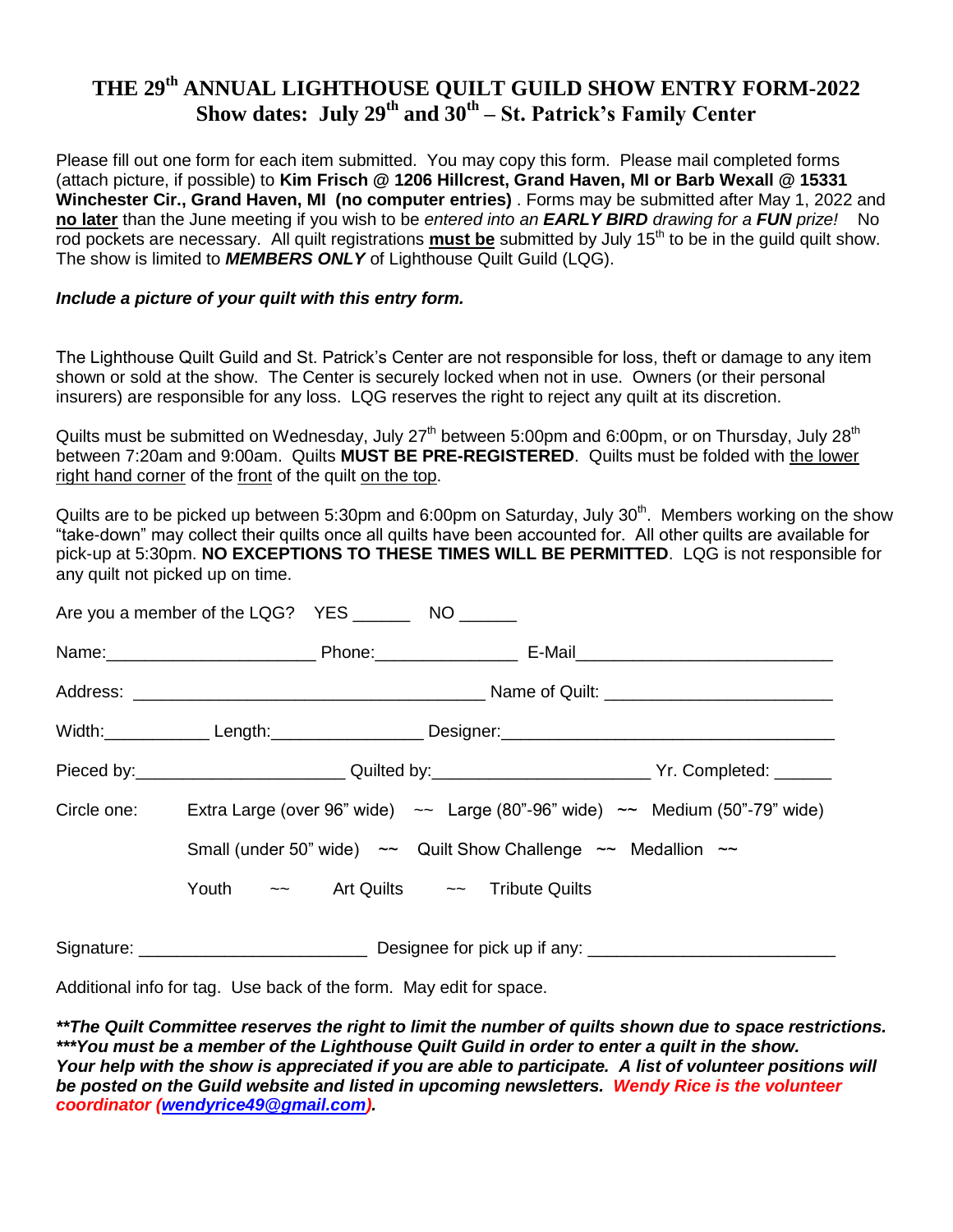

With Tender Loving Care

I can't be there to hold your hand, I can't be there to hug you. I can't be there to dry a tear, But there is one thing I can do.

I can sit here in my room at night And dream of you out there, And make a blanket just for you With tender loving care.

When you hold this blanket in your arms And close your eyes real tight. You can feel the love I tucked inside When I made this late one night.

So dry your tears and smile a smile, You aren't alone, you see. You have this special blanket— You have a part of me.

 Poem by Pam Braden for Project Linus Providing Security Through Blankets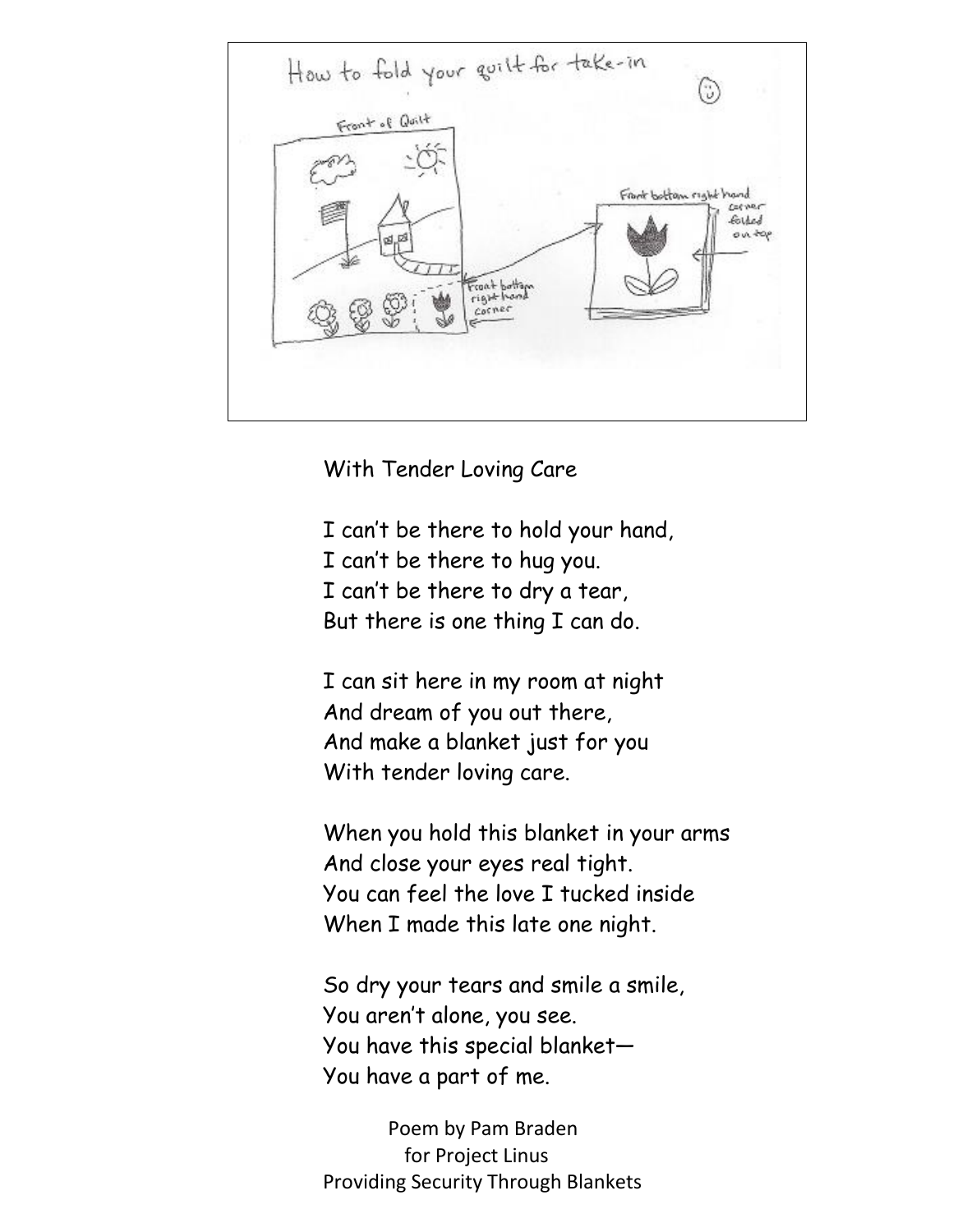# **FOR SALE: Gammill Longarm Quilting Machine**

Gammill Premiere Plus 18" longarm that is 14 years old, but with only 137 hours on the machine. It has been used only for personal and charity quilting. It comes on a 10 foot home pro table with swivel casters. Machine has an extra set of zippered leaders. It also has vertical and horizontal channel locks, on board bobbin winder, needle up and down, side clamps and stitch regulator. Extras included:

Stand-alone bobbin winder  $\sim$  Laser light for doing pantographs  $\sim$  Several pantographs  $\sim$ Assorted threads  $\sim$  Bobbins  $\sim$  Machine Oil  $\sim$  Original Owners Manual Original Purchase Price was \$11,000, asking \$6,500

Purchaser will be responsible for moving.

For more information, please contact Kathy Straatsma at 231-329-9403 or Annette Allen at 616-502-1136





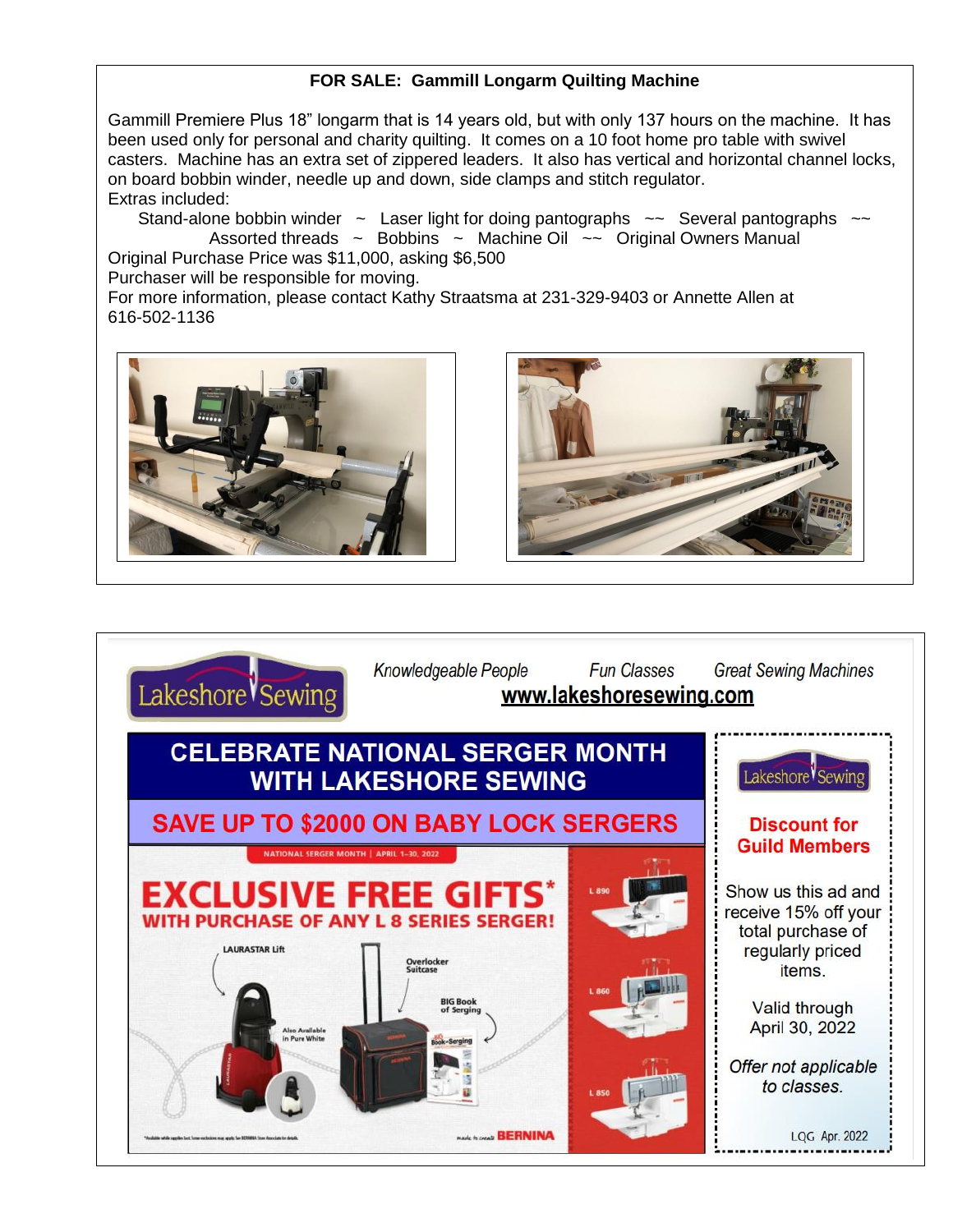### **Lighthouse Quilt Guild Treasurer's Report as of February 28, 2022**

|                                    | Current   | Year to     |               |
|------------------------------------|-----------|-------------|---------------|
|                                    | Month     | Date        | 2021-2022     |
|                                    |           |             | Annual        |
|                                    | February  | Sep - Feb   | <b>Budget</b> |
| <b>INCOME</b>                      |           |             |               |
| <b>Community Outreach Income</b>   |           |             | 300.00        |
| Interest Income                    | 0.48      | 3.11        | 10.00         |
| <b>Membership Dues</b>             | 40.00     | 760.00      | 2,500.00      |
| Miscellaneous Income               |           | 30.00       | 250.00        |
| Newsletter Advertising Income      | 10.00     | 10.00       | 500.00        |
| Newsletter Member Fees             |           |             |               |
| Income                             | 5.00      | 45.00       | 50.00         |
| <b>Program Guest Fees</b>          |           | 40.00       | 50.00         |
| Quilt Raffle Income                | 550.00    | 550.00      | 1,500.00      |
| Quilt Show Income                  |           |             | 6,500.00      |
| Retreat Income                     |           | 936.00      | 5,000.00      |
| Special Project Income             |           | 184.00      | 500.00        |
| Take a Chance Income               |           | 33.00       | 400.00        |
| Workshop Income                    | 55.00     | 1,098.00    | 3,000.00      |
| <b>Total Income</b>                | 660.48    | 3,689.11    | 20,560.00     |
|                                    |           |             |               |
| <b>EXPENSES</b>                    |           |             |               |
| <b>Administrative Expenses</b>     |           | (269.31)    | 400.00        |
| <b>Community Outreach Expenses</b> |           |             | 1,000.00      |
| <b>Facility Rental</b>             |           | (225.00)    | 525.00        |
| <b>Hospitality Expenses</b>        |           |             | 100.00        |
| Library Expenses                   |           |             | 300.00        |
| Membership Expenses                |           | (90.00)     | 200.00        |
| Miscellaneous Expenses             |           | (30.00)     | 250.00        |
| <b>Newsletter Expenses</b>         | (16.00)   | (219.20)    | 500.00        |
| Program Expenses                   |           | (1,250.00)  | 6,000.00      |
| <b>Quilt Raffle Expenses</b>       | (306.50)  | (469.03)    | 1,500.00      |
| <b>Quilt Show Expenses</b>         | (21.67)   | (59.30)     | 3,000.00      |
| <b>Retreat Expenses</b>            |           | (1, 198.05) | 4,000.00      |
| <b>Special Projects Expenses</b>   |           |             | 500.00        |
| Take a Chance Expenses             |           | (77.60)     | 350.00        |
| <b>Technology Expenses</b>         | (189.00)  | (347.89)    | 1,000.00      |
| <b>Workshop Expense</b>            |           | (2,035.55)  | 3,500.00      |
| <b>Total Expenses</b>              | (533.17)  | (6, 270.93) | 23,125.00     |
| <b>General Fund Balance</b>        | 11,440.42 |             |               |
| <b>Program Reserve Balance</b>     | 850.00    |             |               |
| <b>Equipment Reserve Balance</b>   | 3,000.00  |             |               |
|                                    | 15,290.42 |             |               |
|                                    |           |             |               |
| LQG Assets as of 2/28/2022         |           |             |               |
| Checking                           | 2,894.08  |             |               |
| outstanding checks                 | (230.67)  |             |               |
| Petty Cash (Membership)            | 30.00     |             |               |
| Savings                            | 12,597.01 |             |               |
|                                    | 15,290.42 |             |               |
|                                    |           |             |               |